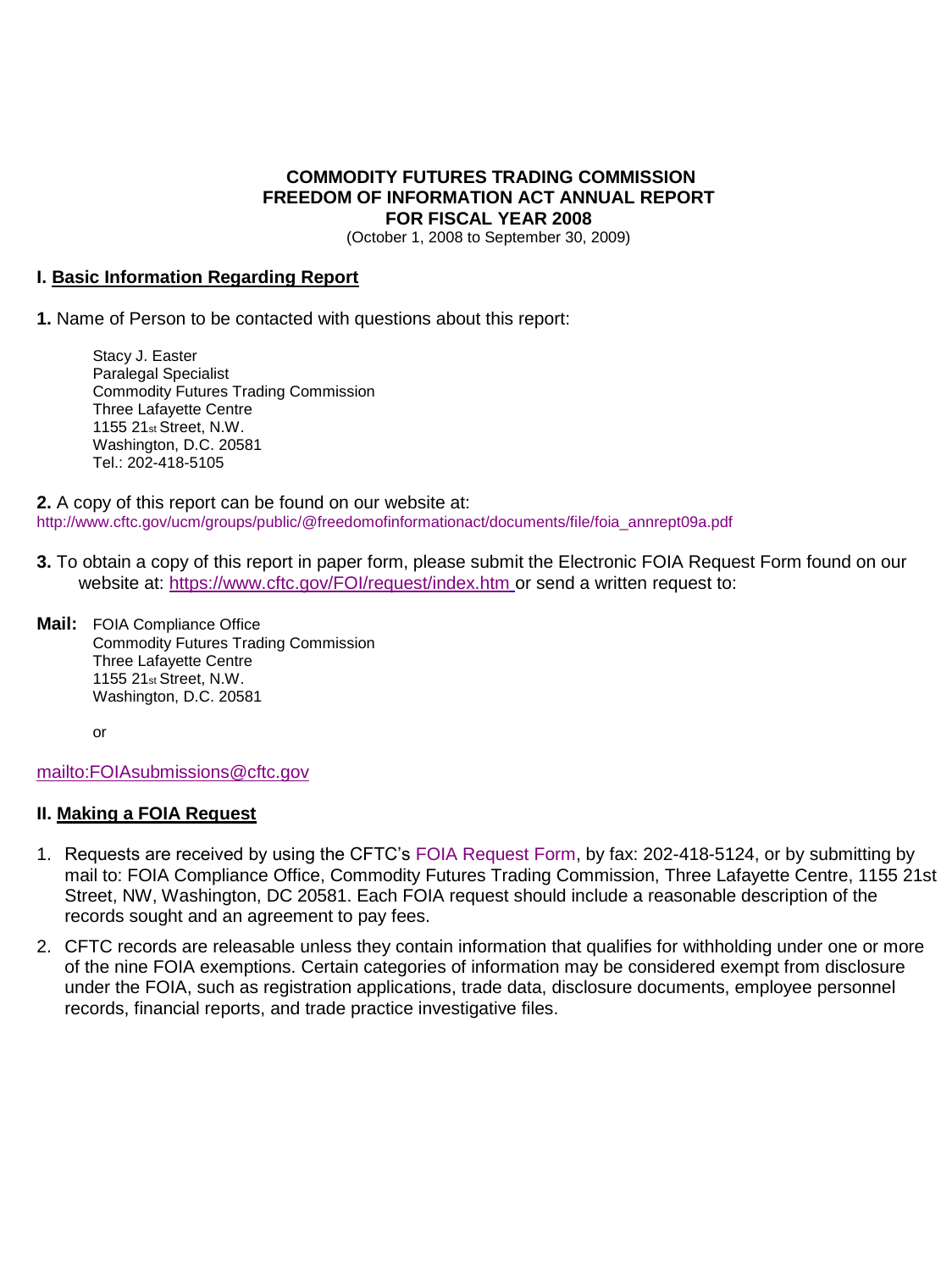#### **III. Acronyms, Definitions, and Exemptions**

- **1.** Agency acronyms or terms:
	- **a. "CFTC" or "Commission"** Commodity Futures Trading Commission
- **2.** Definitions:
	- **a. Administrative Appeal** a request to a federal agency asking that it review at a higher administrative level a FOIA determination made by the agency at the initial request level.
	- **b. Average number** the number obtained by dividing the sum of a group of numbers by the quantity of numbers in the group. For example, of 3, 7, and 14, the average number is 8.
	- **c. Backlog**  the number of requests or administrative appeals that are pending at an agency at the end of the fiscal year that are beyond the statutory time period for a response.
	- **d. Component**  for agencies that process request on a decentralized basis, a "component" is an entity, also sometime referred to as an Office, Division, Bureau, Center, or Directorate, within the agency that processes FOIA requests. The FOIA now requires that agencies include in their Annual FOIA Report data for both the agency overall and for each principal component of the agency.
	- **e. Consultation**  the procedure whereby the agency responding to a FOIA request first forwards a record to another agency for its review because that other agency has an interest in the document. Once the agency in receipt of the consultation finishes its review of the record, it responds back to the agency that forwarded it. That agency, in turn, will then respond to the FOIA requester.
	- **f. Exemption 3 statute** a separate federal statute prohibiting the disclosure of a certain type of information and authorizing its withholding under FOIA subsection (b)(3).
	- **g. FOIA Request**  a FOIA request is generally a request to a federal agency for access to records concerning another person (i.e., a "third-party" request), or concerning an organization, or a particular topic of interest. FOIA requests also include requests made by requesters seeking records concerning themselves (i.e., "first-party" requests) when those requesters are not subject to the Privacy Act, such as non-U.S. citizens. Moreover, because all first-party requesters should be afforded the benefit of both the access provisions of the FOIA as well as those of the Privacy Act, FOIA requests also include any first-party requests where an agency determines that it must search beyond it Privacy Act "systems of records" or where a Privacy Act exemption applies, and the agency looks to FOIA to afford the greatest possible access. All requests which require the agency to utilize the FOIA in responding to the requester are included in this report.

 Additionally, a FOIA request includes records referred to the agency for processing and direct response to the requester. It does not, however, include records for which the agency has received a consultation from another agency. Consultations are reported separately in Section XII of this report.

- **h. Full Grant** an agency decision to disclose all records in full in response to a FOIA request.
- **i. Full Denial** an agency decision not to release any records in response to a FOIA request because the records are exempt in their entireties under one or more of the FOIA exemptions, or because of a procedural reason, such as when no records could be located.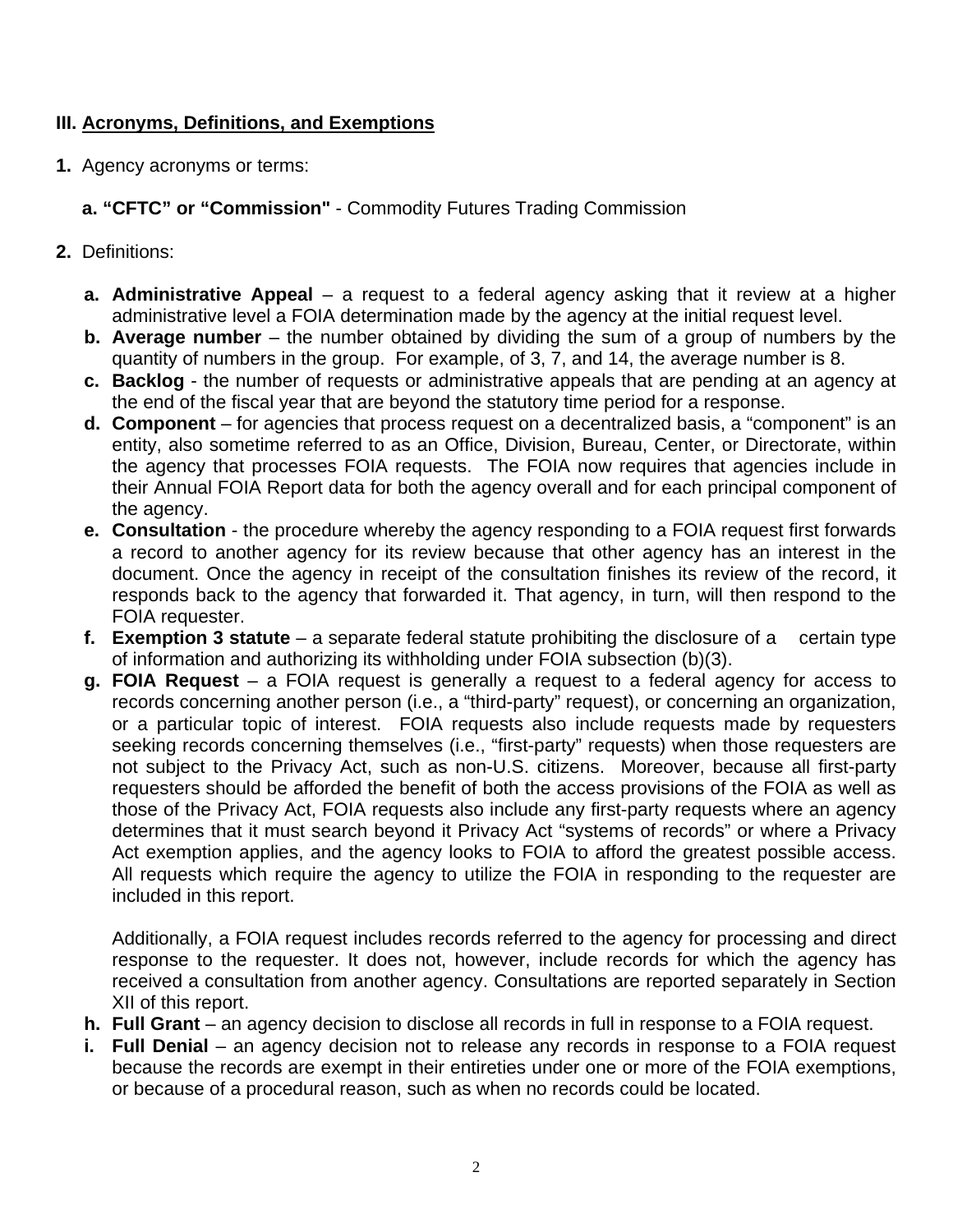- **j. Median number** the middle, not average, number. For example, of 3, 7, and 14, the median number is 7.
- **k. Multi-Tracking Processing** a system in which simple requests requiring relatively minimal review are placed in one processing track and more voluminous and complex requests are placed in one ore more other tracks. Requests granted expedited processing are placed in yet another track. Requests in each track are processed on a first in/first out basis.
	- **i.** Expedited Processing an agency will process a FOIA request on an expedited basis when a requester satisfies the requirements for expedited processing as set forth in the statue and in agency regulations.
	- **ii.** Simple Request a FOIA request that an agency using multi-track processing places in its fastest (non-expedited) track based on the low volume and/or simplicity of the records requested.
	- **iii.** Complex Request a FOIA request that an agency using multi-track processing places in a slower track based on the high volume and/or complexity of the records requested.
- **I. Partial Grant/ Partial Denial** an agency decision to disclose portions of the record and to withhold other portions that are exempt under the FOIA, or to otherwise deny a portion of the request for a procedural reason.
- **m. Pending Request or Pending Administrative Appeal**  a request or administrative appeal for which an agency has not taken final action in all respects.
- **n. Perfected Request** a request for records which reasonably describes such records and is made in accordance with published rules stating the time, place, fees (if any) and procedures to be followed.
- **o. Processed Request or Processed Administrative Appeal** a request or administrative appeal for which an agency has taken final action in all respects.
- **p. Range in Number of Days** the lowest and highest number of days to process requests or administrative appeals.
- **q. Time Limits** the time period in the Freedom of Information Act for an agency to respond to a FOIA request (ordinarily 20 working days from proper receipt of a "perfected" FOIA request).

# **3. FOIA Exemptions:**

- **a. Exemption 1:** classified national defense and foreign relations information
- **b. Exemption 2:** internal agency rules and practices
- **c. Exemption 3:** information that is prohibited from disclosure by another federal law
- **d. Exemption 4:** trade secrets and other confidential business information
- **e. Exemption 5:** inter-agency or intra-agency communications that are protected by legal privileges
- **f. Exemption 6:** information involving matters of personal privacy
- **g. Exemption 7:** records or information compiled for law enforcement purposes, to the extent that the production of those records (A) could reasonably be expected to interfere with enforcement proceedings, (B) would deprive a person of a right to a fair trial or an impartial adjudication, (C) could reasonably be expected to constitute an unwarranted invasion of personal privacy, (D) could reasonably be expected to disclose the identity of a confidential source, (E) would disclose techniques and procedures for law enforcement investigations or prosecutions, or would disclose guidelines for law enforcement investigations or prosecutions, or (F) could reasonably be expected to endanger the life or physical safety of any individual.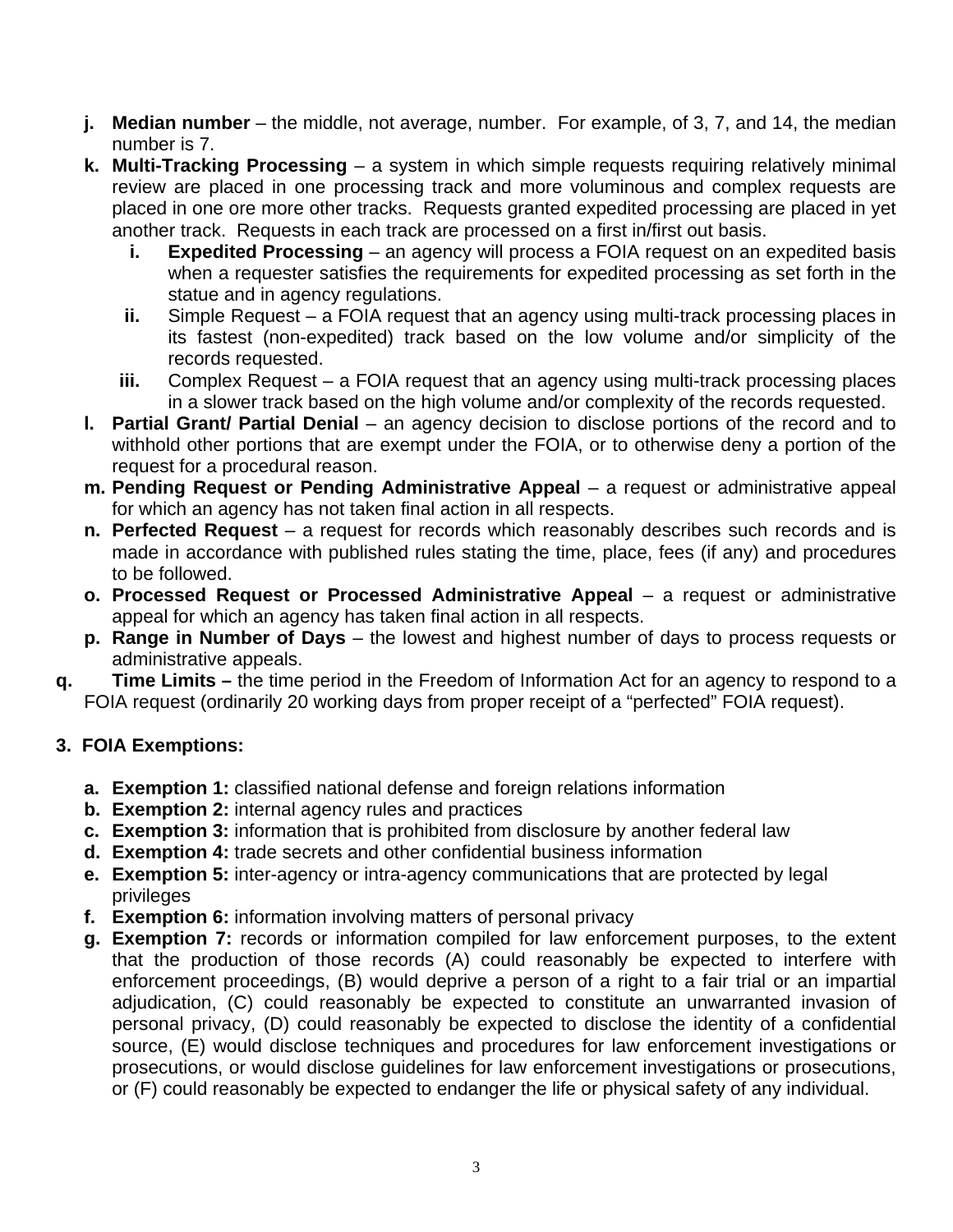- **h. Exemption 8:** information relating to the supervision of financial institutions
- **i.** Exemption 9: geological information on wells

# **IV. EXEMPTION 3 STATUTES**

**A.** Exemption 3 Statutes Relied upon to Withhold Information

| <b>Statute</b>                                                          | <b>Type of Information Withheld</b>                                                                                                                                                                                            | Case<br><b>Citation</b>                                               | <b>Number of Times</b><br>Relied upon per<br><b>Component</b> | <b>Total Number of</b><br><b>Times Relied upon</b><br>by Agency |
|-------------------------------------------------------------------------|--------------------------------------------------------------------------------------------------------------------------------------------------------------------------------------------------------------------------------|-----------------------------------------------------------------------|---------------------------------------------------------------|-----------------------------------------------------------------|
| Section 8(a) of<br>the Commodity<br>Exchange Act, 7<br>U.S.C. $§ 12(a)$ | Business transactions or market<br>positions of any person and trade<br>secrets or names of customers, and<br>any data or information concerning<br>or obtained in connection with any<br>pending investigation of any person. | The use of<br>Section 8(a)<br>has not been<br>challenged in<br>court. | 21                                                            | 21                                                              |

#### **V. FOIA REQUESTS**

**A.** Received, Processed and Pending FOIA Requests:

|                   | Number of<br><b>Requests Pending</b><br>as of Start of Fiscal<br>Year: | <b>Number of Requests</b><br><b>Received in Fiscal</b><br>Year: | Number of<br><b>Requests</b><br><b>Processed in</b><br><b>Fiscal Year:</b> | <b>Number of Requests</b><br>Pending as of end of<br><b>Fiscal Year:</b> |  |
|-------------------|------------------------------------------------------------------------|-----------------------------------------------------------------|----------------------------------------------------------------------------|--------------------------------------------------------------------------|--|
| <b>CFTC Total</b> | 15                                                                     | 199                                                             | 200                                                                        | 14                                                                       |  |

 **B.(1)** Disposition of FOIA Requests – All Processed Requests:

|                             |                                           | n                        | n                                                   |                       | # of Full Denials Based on Reasons Other than Exemptions |                     |                                                  |                                                      |                                 |                                      |     |                                       |              |
|-----------------------------|-------------------------------------------|--------------------------|-----------------------------------------------------|-----------------------|----------------------------------------------------------|---------------------|--------------------------------------------------|------------------------------------------------------|---------------------------------|--------------------------------------|-----|---------------------------------------|--------------|
|                             | rants<br>ō<br>$\bar{5}$<br>৳<br>$\ddot{}$ | π<br>$\ddot{}$<br>ℼ<br>G | ್ಠಾ<br>∼<br>o<br>ω<br>ത<br>∓.<br>Φ<br>ã<br>$\Omega$ | n<br>Φ<br>œ<br>O<br>7 | n<br>ပ<br>ω<br>ω<br>oı                                   | ø<br>횬<br>i<br>Niti | ω<br>ದ<br>n<br>Φ<br>ᠭᠣ<br>Ιœ<br>ω<br>Φ<br>œ<br>Φ | ⋗<br>ഗ<br>ā<br>m<br>ω<br>ᠭᠣ<br>ပ<br>ω<br>ω<br>≃<br>œ | o<br>n<br>ω<br>ω<br>≃<br>Φ<br>œ | n<br>ъ<br>ō<br>o<br>Φ<br>œ<br>O<br>z | ate | $\sim$<br>đ١<br>×<br>ឆ<br>ш<br>∓<br>ల | <b>Total</b> |
| <b>CFTC</b><br><b>Total</b> | 62                                        | 30                       | 22                                                  | 49                    |                                                          | 19                  | 0                                                |                                                      |                                 | 16                                   |     | າ                                     | 200          |

 **B.(2)** Disposition of FOIA Requests – "Other" Reasons for "Full Denials Based on Reasons Other than Exemptions" from Sections V, B(1) Chart:

|            | Description of "Other" Reasons for Denials from Chart B(1) & Number of<br>Times Those Reasons Were Relied Upon | <b>TOTAL</b> |
|------------|----------------------------------------------------------------------------------------------------------------|--------------|
| CFTC Total | FOIA does not require agencies to create records to respond to a request                                       |              |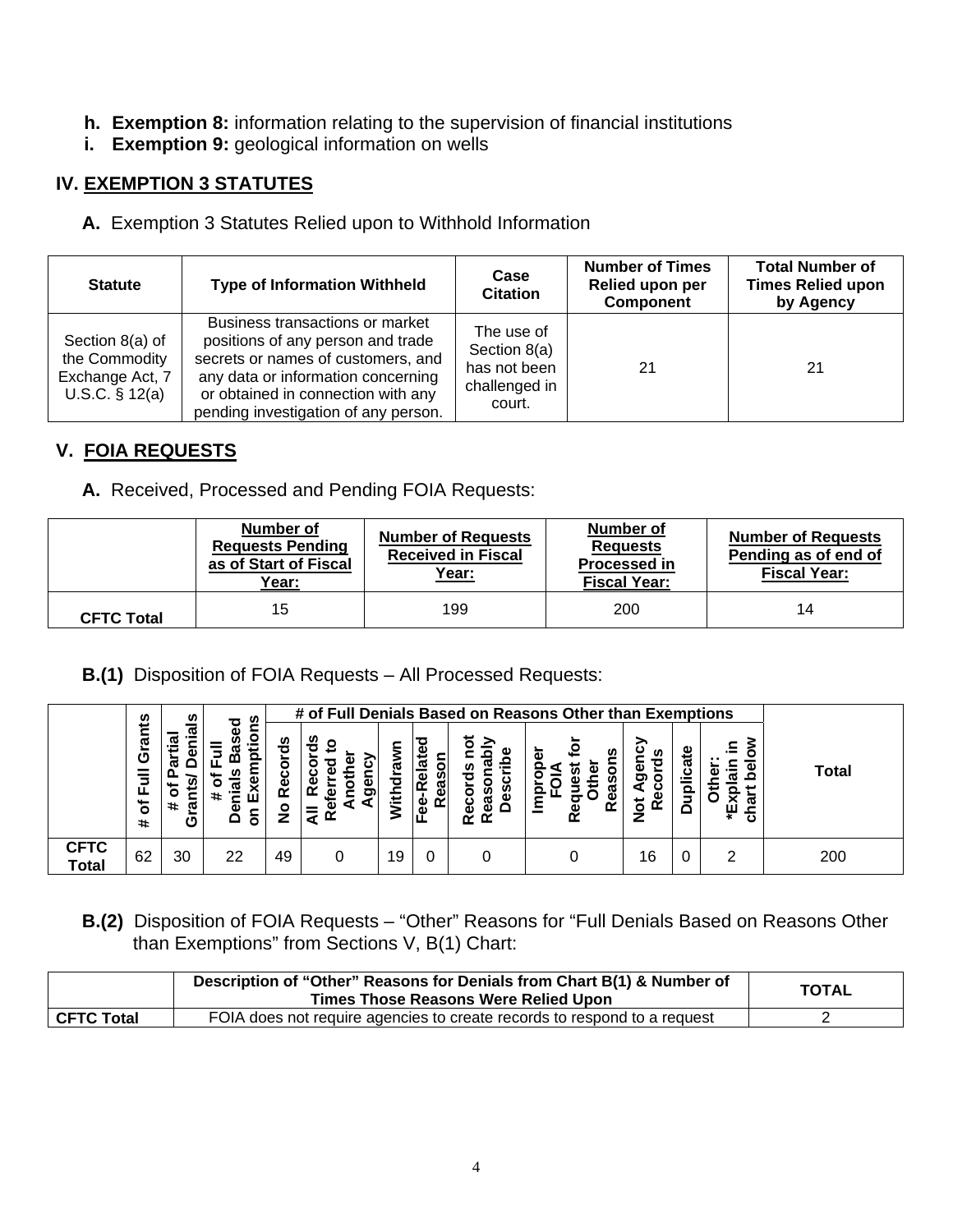#### **B.(3)** Disposition of FOIA Requests – Number of Times Exemptions Applied

|                             |  |    | Ex. 1   Ex. 2   Ex. 3   Ex. 4   Ex. 5   Ex. 6 |    |    | Ex.<br>7(A) | Ex.<br>7(B) | Ex.<br>7(C) | Ex.<br>7(D) | Ex.<br>7(E) | Ex.<br>7(F) | Ex. 8 | Ex.9 |
|-----------------------------|--|----|-----------------------------------------------|----|----|-------------|-------------|-------------|-------------|-------------|-------------|-------|------|
| <b>CFTC</b><br><b>Total</b> |  | 23 | 28                                            | 22 | 24 | 10          |             |             |             |             |             |       |      |

# **VI. ADMINISTRATIVE APPEALS OF INITIAL DETERMINATIONS OF FOIA REQUESTS**

 **A.** Received, Processed and Pending Administrative Appeals:

| <b>Number of Appeals</b><br>Pending as of Start of<br><b>Fiscal Year</b> | <b>Number of Appeals</b><br><b>Received in Fiscal Year</b> | <b>Number of Appeals</b><br><b>Processed in Fiscal Year</b> | <b>Number of Appeals</b><br>Pending as of End of<br><b>Fiscal Year</b> |
|--------------------------------------------------------------------------|------------------------------------------------------------|-------------------------------------------------------------|------------------------------------------------------------------------|
|                                                                          |                                                            |                                                             |                                                                        |

**B.** Disposition of Administrative Appeals – All Processed Appeals:

| <b>Number Affirmed</b><br>on Appeal | <b>Number Partially</b><br><b>Affirmed &amp; Partially</b><br><b>Reversed/Remanded on</b><br>Appeal | <b>Number Completely</b><br><b>Reversed/Remanded on</b><br>Appeal | Number of<br><b>Appeals Closed</b><br>for Other Reasons | <b>TOTAL</b> |
|-------------------------------------|-----------------------------------------------------------------------------------------------------|-------------------------------------------------------------------|---------------------------------------------------------|--------------|
|                                     |                                                                                                     |                                                                   |                                                         |              |

 **C.(1)** Reasons for Denial on Appeal – Number of Times Exemptions Applied:

| $ $ Ex. 1 Ex. 2 Ex. 3 Ex. 4 Ex. 5 Ex. 6 |  |  | Ex.<br>7(A) | Ex. I<br>7(B) | ' Ex.   Ex.   Ex.  <br>$7(C)$ 7(D) | 7(E) | Ex.<br>7(F) | $ $ Ex. 8 | Ex.9 |
|-----------------------------------------|--|--|-------------|---------------|------------------------------------|------|-------------|-----------|------|
|                                         |  |  |             |               |                                    |      |             |           |      |

**C.(2)** Reasons for Denial on Appeal – Reasons Other than Exemptions:

| Records<br>$\frac{1}{2}$ | Referred<br>Request<br>Level<br>at Initial<br>Records | Withdrawn<br>Request | Fee-Related<br>Reason | not<br>Reasonably<br><b>Described</b><br>Records | Reasons<br>Request<br>Improper<br>Other<br>for | Not Agency<br>Records | <b>Duplicate Request</b><br>Appeal<br>ŏ | ≘.<br>itigation<br>Request | ৳<br><b>Denial</b><br>Appeal Based<br>Request for<br>Processing<br>Expedited<br>δ<br>Solely | ≘.<br>Other *Explain<br>Chart Below |
|--------------------------|-------------------------------------------------------|----------------------|-----------------------|--------------------------------------------------|------------------------------------------------|-----------------------|-----------------------------------------|----------------------------|---------------------------------------------------------------------------------------------|-------------------------------------|
|                          |                                                       | 0                    |                       |                                                  |                                                |                       |                                         |                            |                                                                                             |                                     |

 **C.(3)** Reasons for Denial on Appeal – "Other" Request from Section VI, C.(2) Chart:

| Description of "Other" Reasons for Denial on Appeal from Chart C.(2) &<br>Number of Times Those Reasons Were Relied Upon | <b>TOTAL</b> |
|--------------------------------------------------------------------------------------------------------------------------|--------------|
| n/a                                                                                                                      |              |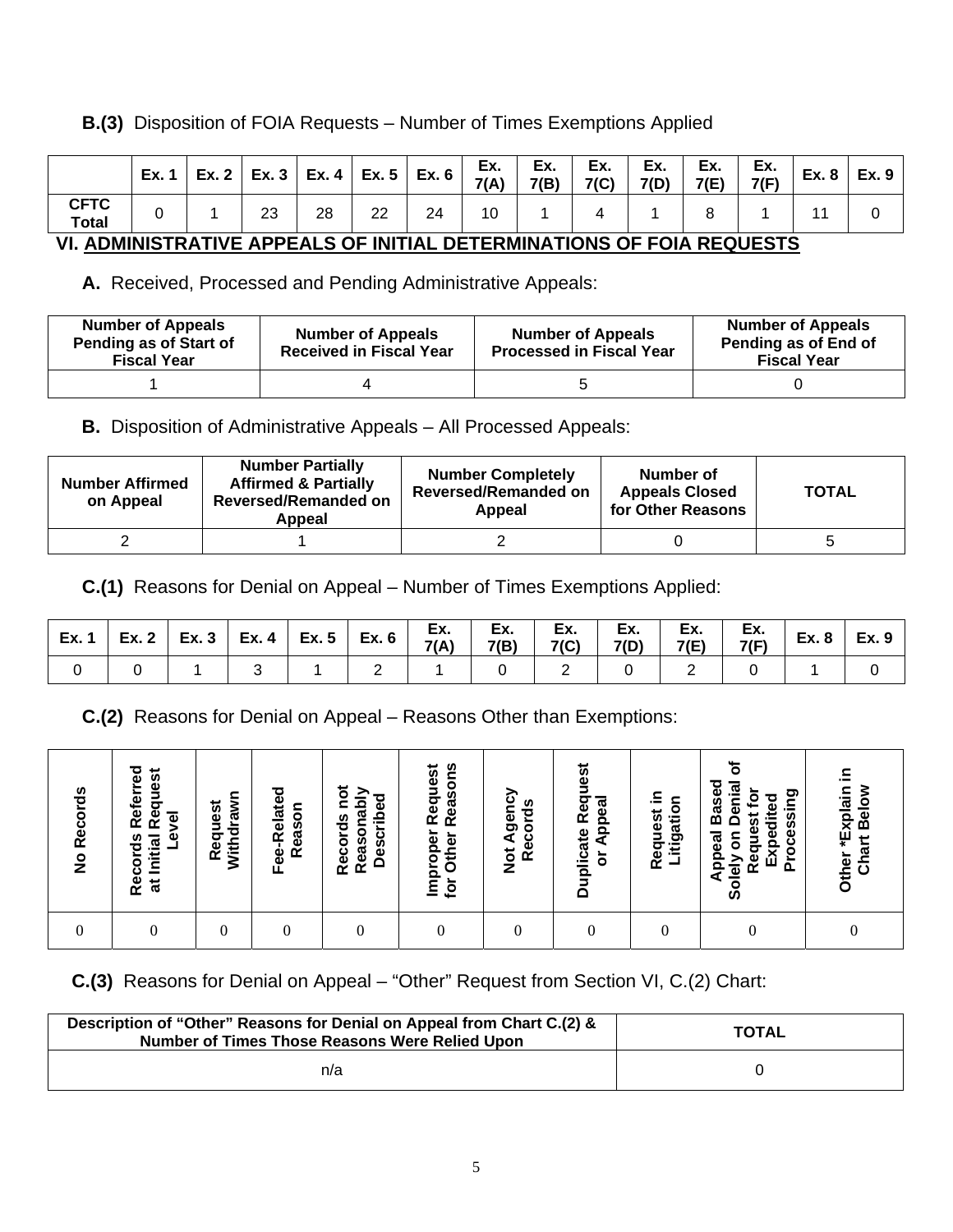#### **C.(4)** Response Time for Administrative Appeals:

| <b>Median Number of Days</b> | <b>Average Number of Davs</b> | <b>Lowest Number of Davs</b> | <b>Highest Number of Days</b> |
|------------------------------|-------------------------------|------------------------------|-------------------------------|
| 38                           | ے.46                          | ገራ<br>∠                      |                               |

**C.(5)** Ten Oldest Pending Administrative Appeals:

|                                                                        | 10 <sup>th</sup><br><b>Oldest</b><br>Appeal | 9 <sup>th</sup> | 8 <sup>th</sup> | $\mathbf{z}$ th | 6 <sup>th</sup> | $5^{\text{th}}$ | 4 <sup>th</sup> | 3 <sup>rd</sup> | 2 <sup>nd</sup> | <b>Oldest</b><br><b>Appeal</b> |
|------------------------------------------------------------------------|---------------------------------------------|-----------------|-----------------|-----------------|-----------------|-----------------|-----------------|-----------------|-----------------|--------------------------------|
| Date of<br><b>Receipt</b><br>of Ten<br><b>Oldest</b><br><b>Appeals</b> | n/a                                         | n/a             | n/a             | n/a             | n/a             | n/a             | n/a             | n/a             | n/a             | n/a                            |
| # of Days<br>Pending                                                   | 0                                           | 0               | 0               | 0               | 0               | 0               | 0               | 0               | 0               | 0                              |

### **VII. FOIA REQUESTS: RESPONSE TIME FOR PROCESSED AND PENDING REQUESTS\***

 **A.** Processed Requests – Response Time for all Processed Perfected Requests:

|                   | <b>Simple</b> |               |               |                | <b>Expedited Processing</b> |               |               |                |
|-------------------|---------------|---------------|---------------|----------------|-----------------------------|---------------|---------------|----------------|
|                   | <b>Median</b> | Average       | Lowest        | <b>Highest</b> | <b>Median</b>               | Average       | Lowest        | <b>Highest</b> |
|                   | <b>Number</b> | <b>Number</b> | <b>Number</b> | Number         | <b>Number</b>               | <b>Number</b> | <b>Number</b> | <b>Number</b>  |
|                   | of Davs       | of Davs       | of Davs       | of Davs        | of Davs                     | of Davs       | of Davs       | of Days        |
| <b>CFTC Total</b> | 9.5           | 15.26         |               | 119            |                             |               |               |                |

 **B.** Processed Requests – Response Time for Perfected Request in Which Information Was Granted:

|                   | <b>Simple</b>                             |                              |                                    |                                     | <b>Expedited Processing</b> |                                     |                                    |                                     |
|-------------------|-------------------------------------------|------------------------------|------------------------------------|-------------------------------------|-----------------------------|-------------------------------------|------------------------------------|-------------------------------------|
|                   | <b>Median</b><br><b>Number</b><br>of Davs | Average<br>Number<br>of Davs | Lowest<br><b>Number</b><br>of Davs | <b>Highest</b><br>Number<br>of Davs | Median<br>Number<br>of Davs | Average<br><b>Number</b><br>of Davs | Lowest<br><b>Number</b><br>of Davs | <b>Highest</b><br>Number<br>of Davs |
| <b>CFTC Total</b> |                                           | 17.66                        |                                    | 119                                 |                             |                                     |                                    |                                     |

**C.** Processed Requests – Response Time in Day Increments:

|                             | <b>Simple Request</b>                                                                                                                                                                                                    |    |   |   |   |  |   |   |   |   |  |   |   |     |
|-----------------------------|--------------------------------------------------------------------------------------------------------------------------------------------------------------------------------------------------------------------------|----|---|---|---|--|---|---|---|---|--|---|---|-----|
| <b>Days</b>                 | $301 -$<br>$181 -$<br>$141 -$<br>$201 -$<br>41-<br>$61 -$<br>81-<br>$101 -$<br>$121 -$<br>$161 -$<br>$21 - 40$<br><b>TOTAL</b><br>$1 - 20$<br>$401+$<br>60<br>140<br>200<br>400<br>80<br>100<br>160<br>180<br>300<br>120 |    |   |   |   |  |   |   |   |   |  |   |   |     |
| <b>CFTC</b><br><b>Total</b> | 147                                                                                                                                                                                                                      | 38 | 8 | 3 | 3 |  | 0 | 0 | 0 | 0 |  | 0 | 0 | 200 |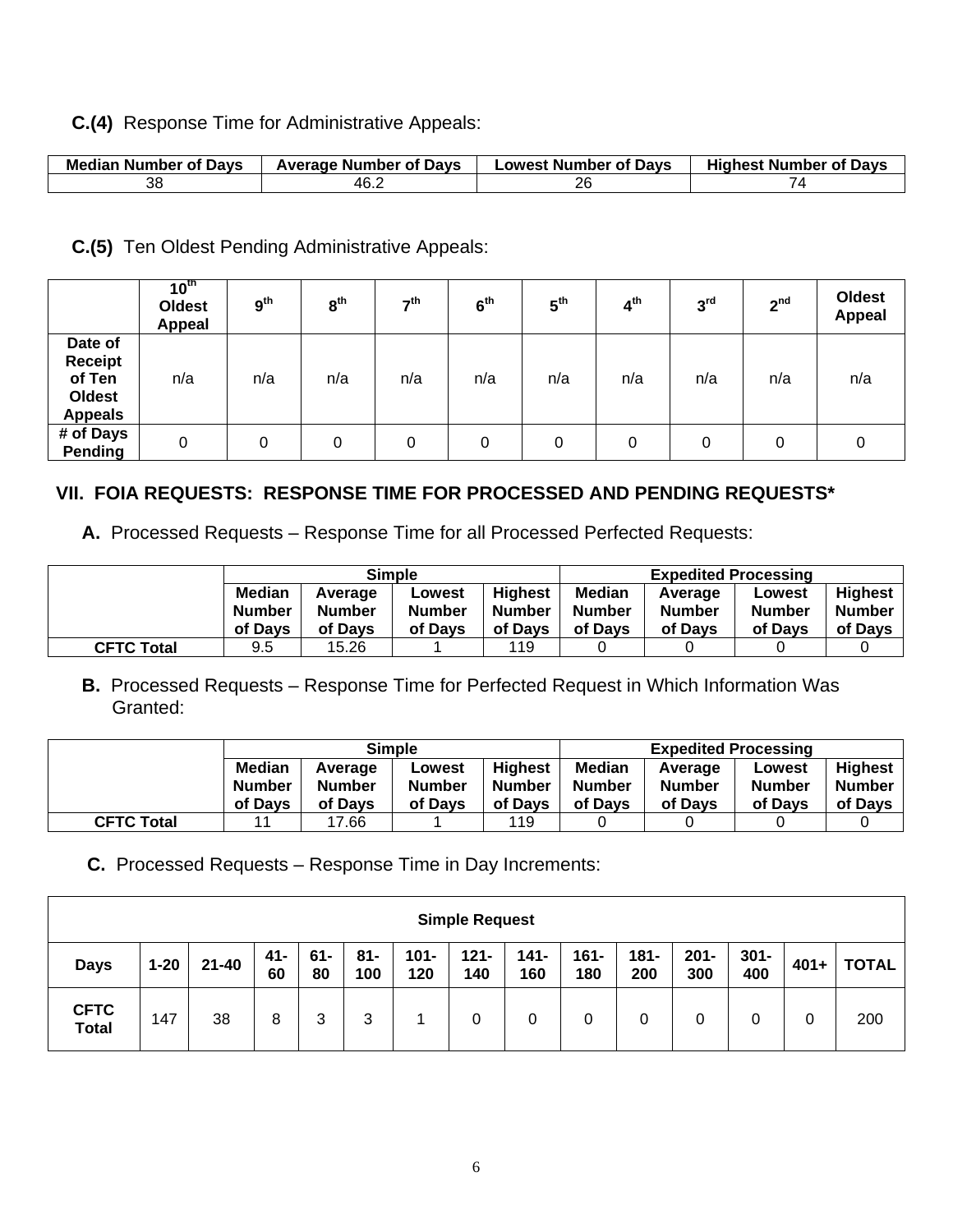|                             | <b>Request Granted Expedited Processing</b> |           |           |              |               |                |                |                |                |                |                |                |         |              |
|-----------------------------|---------------------------------------------|-----------|-----------|--------------|---------------|----------------|----------------|----------------|----------------|----------------|----------------|----------------|---------|--------------|
| <b>Days</b>                 | $1 - 20$                                    | $21 - 40$ | 41-<br>60 | $61 -$<br>80 | $81 -$<br>100 | $101 -$<br>120 | $121 -$<br>140 | $141 -$<br>160 | $161 -$<br>180 | $181 -$<br>200 | $201 -$<br>300 | $301 -$<br>400 | $401 +$ | <b>TOTAL</b> |
| <b>CFTC</b><br><b>Total</b> | 0                                           |           | 0         | 0            | 0             | 0              | 0              | 0              | 0              | 0              |                |                | 0       | 0            |

**D.** Pending Requests – All Pending Perfected Requests:

|                   |                                           |                              | <b>Simple</b>                      |                              | <b>Expedited Processing</b>        |                                     |                                    |                                     |
|-------------------|-------------------------------------------|------------------------------|------------------------------------|------------------------------|------------------------------------|-------------------------------------|------------------------------------|-------------------------------------|
|                   | <b>Median</b><br><b>Number</b><br>of Davs | Average<br>Number<br>of Davs | Lowest<br><b>Number</b><br>of Davs | Highest<br>Number<br>of Davs | <b>Median</b><br>Number<br>of Davs | Average<br><b>Number</b><br>of Davs | Lowest<br><b>Number</b><br>of Davs | <b>Highest</b><br>Number<br>of Davs |
| <b>CFTC Total</b> |                                           | 24.07                        |                                    | 80                           |                                    |                                     |                                    |                                     |

**E.** Pending Requests – Ten Oldest Pending Perfected Requests:

|              | $\overline{10^{th}$ Oldest<br><b>Request and</b><br>Number of<br><b>Days</b><br>Pending | 9 <sup>th</sup> | 8 <sup>th</sup> | $\mathbf{z}^{\text{th}}$ | 6 <sup>th</sup> | 5 <sup>th</sup> | 4 <sup>th</sup> | 3 <sup>rd</sup> | 2 <sup>nd</sup> | <b>Oldest</b><br><b>Request and</b><br><b>Number of</b><br><b>Days</b><br>Pending |
|--------------|-----------------------------------------------------------------------------------------|-----------------|-----------------|--------------------------|-----------------|-----------------|-----------------|-----------------|-----------------|-----------------------------------------------------------------------------------|
| <b>CFTC</b>  | Date rec'd :<br>9/21/09                                                                 | 9/19/09         | 9/16/09         | 9/14/09                  | 8/31/09         | 8/24/09         | 8/13/08         | 7/28/09         | 6/16/09         | 6/8/09                                                                            |
| <b>Total</b> | $#$ of days:                                                                            | 9               | 10              | 17                       | 21              | 26              | 33              | 45              | 74              | 80                                                                                |

\*The CFTC did not receive any requests for expedited processing.

#### **VIII. REQUESTS FOR EXPEDITED PROCESSING AND REQUESTS FOR FEE WAIVER\***

**A.** Requests for Expedited Processing:

|                   | <b>Number</b><br>Granted | <b>Number Denied</b> | <b>Median Number</b><br>of Days to<br>Adjudicate | <b>Average Number</b><br>of Days to<br>Adjudicate | <b>Number</b><br><b>Adjudicated</b><br><b>Within Ten</b><br><b>Calendar Days</b> |
|-------------------|--------------------------|----------------------|--------------------------------------------------|---------------------------------------------------|----------------------------------------------------------------------------------|
| <b>CFTC Total</b> |                          |                      |                                                  |                                                   |                                                                                  |

#### **B.** Requests for Fee Waiver:

|                   | Granted | <b>Denied</b> | Median Number of<br><b>Days to Adjudicate</b> | <b>Average Number of Days to</b><br><b>Adjudicate</b> |
|-------------------|---------|---------------|-----------------------------------------------|-------------------------------------------------------|
| <b>CFTC Total</b> |         |               |                                               |                                                       |

\*The CFTC did not receive any requests for fee waiver.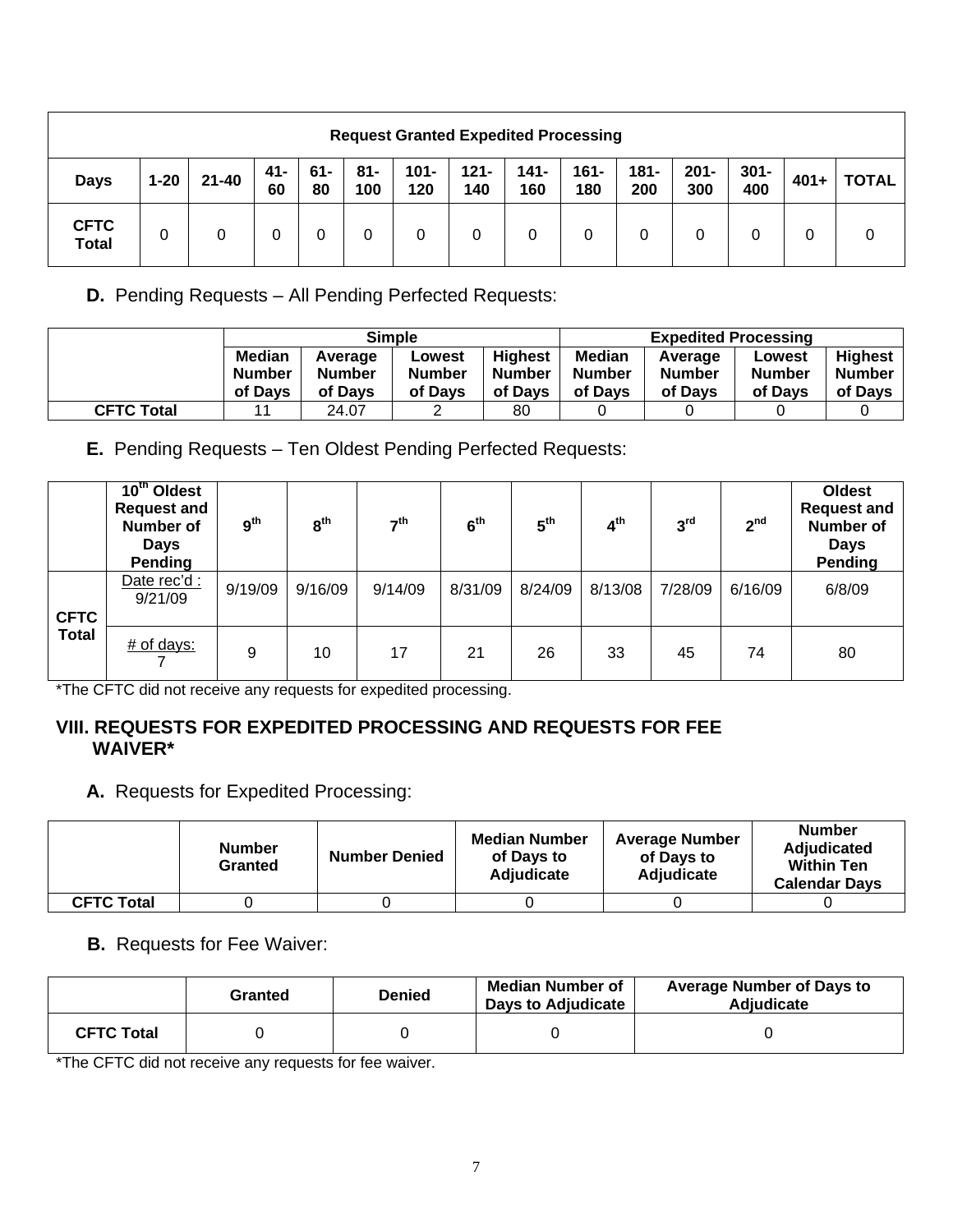#### **IX. FOIA PERSONNEL AND COSTS**

|                      |                                               | <b>A. PERSONNEL</b>                                                |                                                            | <b>B. COSTS</b>           |                                   |                   |  |
|----------------------|-----------------------------------------------|--------------------------------------------------------------------|------------------------------------------------------------|---------------------------|-----------------------------------|-------------------|--|
|                      | Number of<br>"Full-Time<br><b>FOIA Staff"</b> | Number of<br>"Equivalent<br><b>Full-Time</b><br><b>FOIA Staff"</b> | <b>Total Number</b><br>of "Full-Time<br><b>FOIA Staff"</b> | <b>Processing</b><br>Cost | <b>Litigation-Related</b><br>Cost | <b>Total Cost</b> |  |
| <b>CFTC</b><br>Total |                                               | .325%                                                              | 1.325%                                                     | \$148,270.76              | \$16,536.54                       | \$164,807.30      |  |

### **X. FEES COLLECTED FOR PROCESSING REQUESTS**

|                   | Total amount of fees collected by agency for<br>processing requests: | Percentage of total costs: |
|-------------------|----------------------------------------------------------------------|----------------------------|
| <b>CFTC Total</b> | \$1,378.65                                                           | .836%                      |

#### **XI. FOIA REGULATIONS (Including Fee Schedule)**

The Commission's FOIA regulations, 17 C.F.R. § 145, can be found on the Commission's web site at: <http://www.cftc.gov/foi/foiareference/cftcfoiaguide.html>

#### **XII. BACKLOGS, CONSULTATIONS, AND COMPARISONS**

**A.** Backlogs of FOIA Requests and Administrative Appeals:

|                   | <b>Number of Backlogged Requests</b><br>as of End of Fiscal Year | Number of Backlogged Appeals as of End<br>of Fiscal Year |
|-------------------|------------------------------------------------------------------|----------------------------------------------------------|
| <b>CFTC Total</b> |                                                                  |                                                          |

 **B.** Consultations on FOIA Requests – Received, Processed, and Pending Consultations:

|                   | Number of                    |                            | Number of                  | Number of                  |
|-------------------|------------------------------|----------------------------|----------------------------|----------------------------|
|                   | <b>Consultations</b>         | Number of                  | <b>Consultations</b>       | <b>Consultations</b>       |
|                   | <b>Received from Other</b>   | <b>Consultations</b>       | <b>Received from Other</b> | <b>Received from Other</b> |
|                   | <b>Agencies that Were</b>    | <b>Received from Other</b> | <b>Agencies that Were</b>  | <b>Agencies that Were</b>  |
|                   | <b>Pending at Your</b>       | <b>Agencies During the</b> | <b>Processed by Your</b>   | <b>Pending at Your</b>     |
|                   | <b>Agency as of Start of</b> | <b>Fiscal Year</b>         | <b>Agency During the</b>   | Agency as of End of        |
|                   | the Fiscal Year              |                            | <b>Fiscal Year</b>         | the Fiscal Year            |
| <b>CFTC Total</b> |                              |                            |                            |                            |

 **C.** Consultations on FOIA Requests – Ten Oldest Consultations Received from Other Agencies and Pending at Your Agency:

|                      | 10 <sup>th</sup> Oldest<br><b>Consultation and</b><br><b>Number of Days</b><br><b>Pending</b> | 9 <sup>th</sup> | $\mathbf{a}^{\text{th}}$ | $\rightarrow$ th | $\boldsymbol{\kappa}^{\text{th}}$ | $5^{\text{th}}$ | $\mathbf{A}$ th | "rd | $\mathbf{a}^{\text{nd}}$ | <b>Oldest Consultation</b><br>and Number of Days<br>Pending |
|----------------------|-----------------------------------------------------------------------------------------------|-----------------|--------------------------|------------------|-----------------------------------|-----------------|-----------------|-----|--------------------------|-------------------------------------------------------------|
| <b>CFTC</b><br>Total |                                                                                               |                 |                          |                  |                                   |                 |                 |     |                          | Rec'd:<br># of Days: 0                                      |